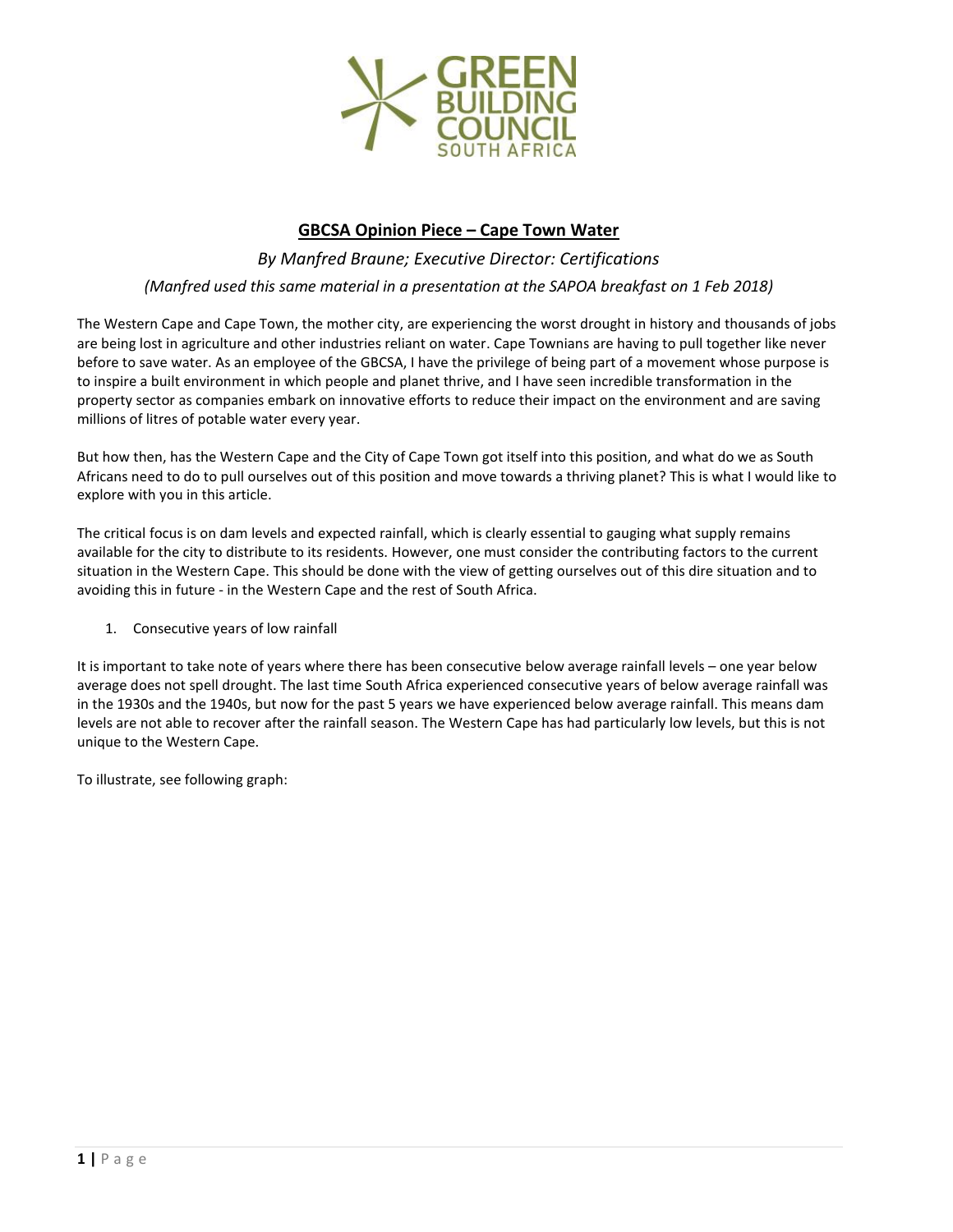



2. Population Growth in Cape Town

Consumption is clearly based on how many residents live in and visit a city. If this number grows, consumption will grow, and this must be planned for when considering water storage capacity. Cape Town, similar to the other South African metros, has seen steep population growth in the past 20 years, experiencing an increase of 53% from 1995 to 2015 as indicated in this image: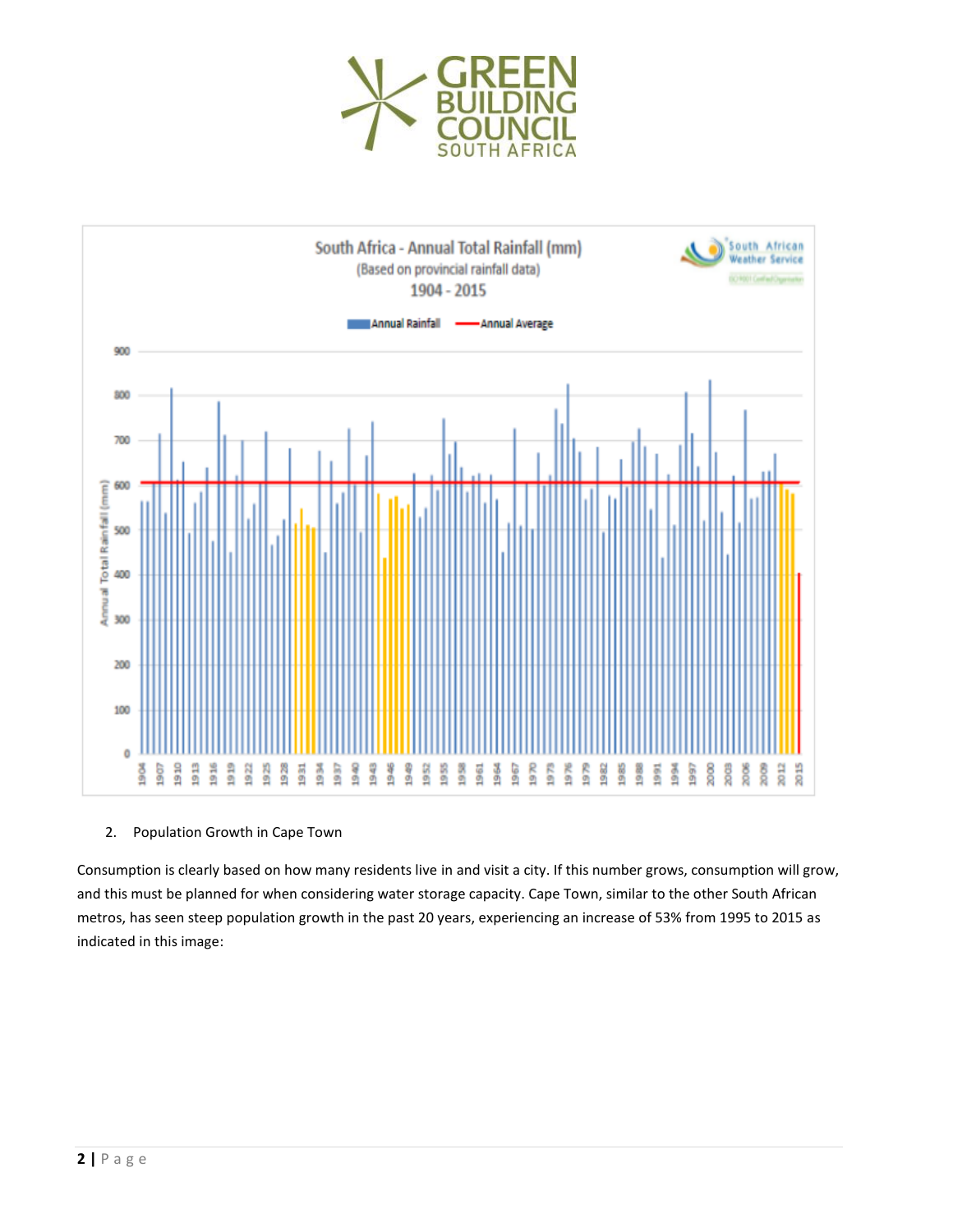



# 3. Culture of overconsumption and wastefulness

Cape Townians, despite the City's strong environmental consciousness, are not immune to a global culture of over consumption and wastefulness. In the past hundred years, human culture has been affected so much by a consumer mindset, in which overconsumption and wastefulness are prevalent. Our approach to water has been the same – we waste millions of litres of clean, potable water, whether it is for swimming pools we use for 3 months in the year, or when our sprinklers water the roadway, or when we let millions of pipes leak into the ground. But it's not just clean water; all water is usable and reusable for some purpose. Our attitude and behavior towards water needs to change, forever.



# 4. Price of Water

In South Africa, the price of potable water from municipalities is far too cheap for the middle to upper LSM consumers and industry. It means that we do not value a precious resource enough, and we cannot make investments into water related infrastructure have a good return on investment. It is clear from international research that in countries where water is priced more highly, consumption levels are lower. On the graph below, it is evident that water is most expensive and consumption is lowest, when compared to other countries. South Africa must price water much higher to industry and middle to higher LSM residents. This will not only reduce consumption in South Africa, but also allow municipalities to appropriately fund maintenance and future investment into water infrastructure.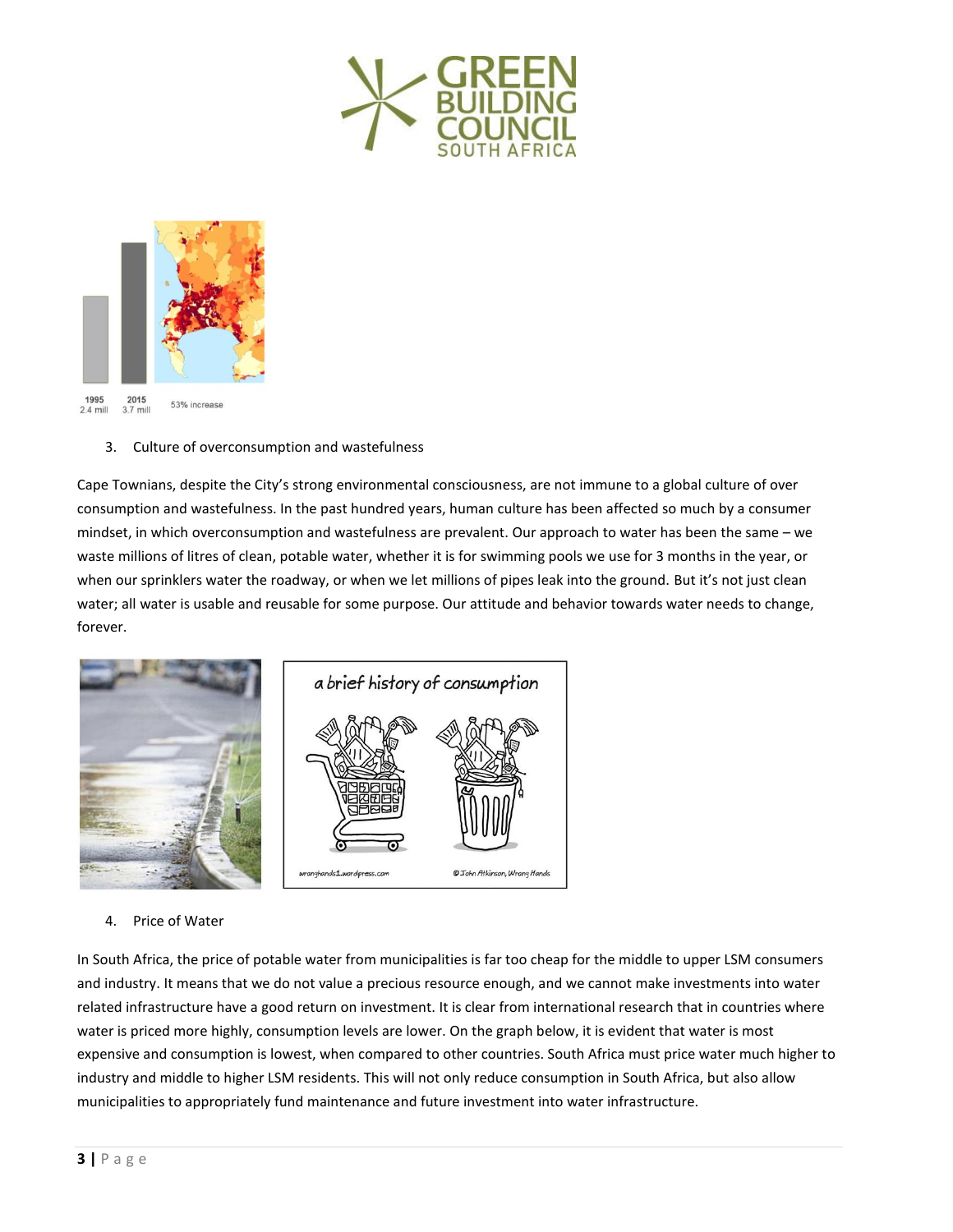

### Water pricing versus water consumption



Now if you combine these factors, we arrive at the crisis the city of Cape Town finds itself in. And so, it is important to consider these factors in combination. Rainfall is not in our control, so it is really the other 3 factors that we must act on immediately, to address the short-term crisis, but also to change the long term trajectory of water availability in South Africa, and in the property sector in particular.



#### *Take action now!*

Cape Townians, whether at home or in their places of work or learning, need to take action – firstly, as an emergency response to possibly avoid and prepare for Day Zero, and secondly to make plans for a long-term shift in how we use water.

The city of Cape Town is working incredibly hard to communicate and convince residents to change their consumption behavior, but thus far only about 50-60% of residents are responding and changing their behavior adequately. If the